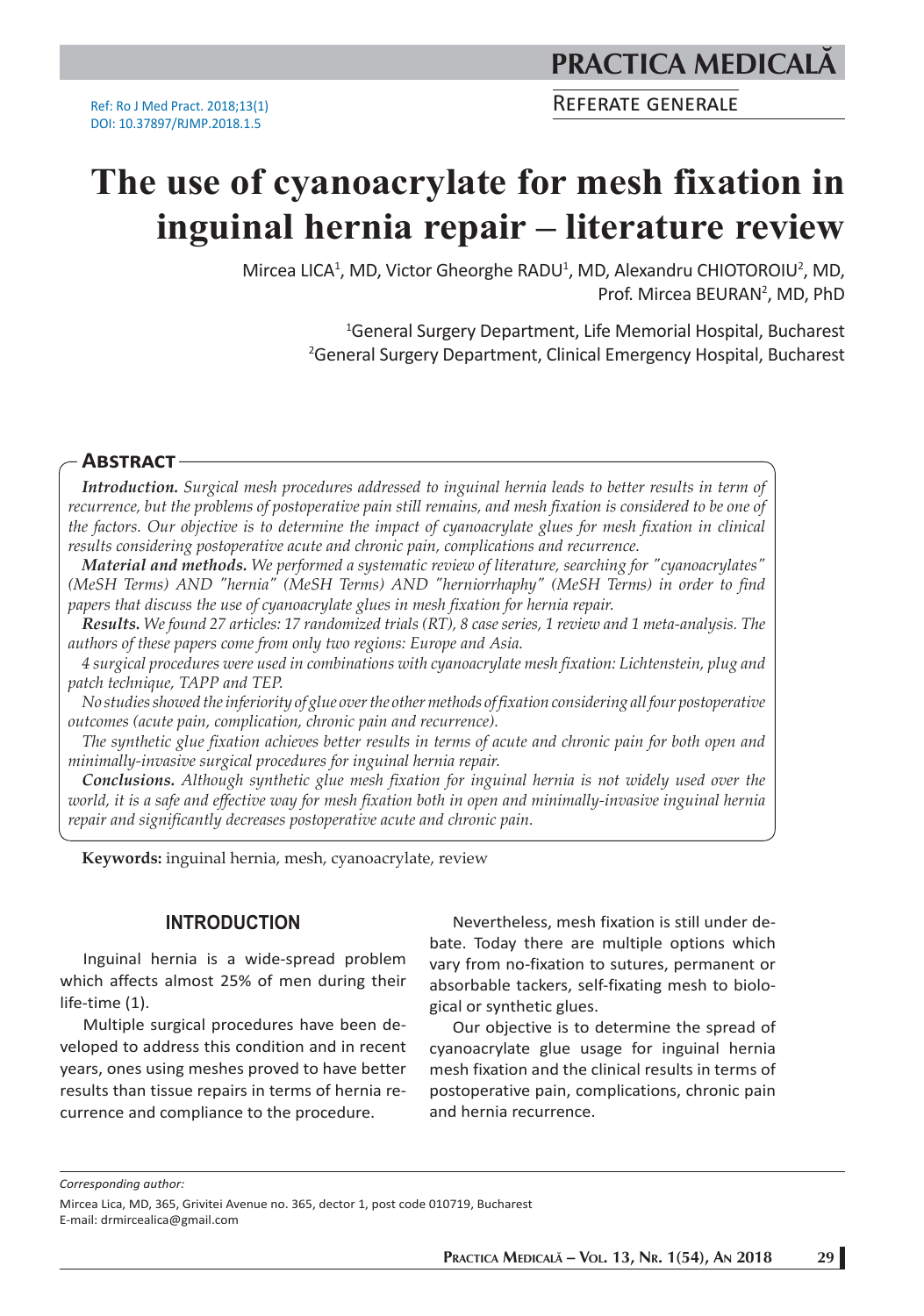## **METHODS**

Systematic review of the literature with US National Library of Medicine and National Institutes of Health International PubMed using abstracts and articles available in PubMed and Cochrane databases, searching for ("cyanoacrylates" (MeSH Terms) OR "cyanoacrylates" (All Fields) OR "cyanoacrylate" (All Fields)) AND ("hernia" (MeSH Terms) OR "hernia" (All Fields) AND "herniorrhaphy" (MeSH Terms) OR "herniorrhaphy" (All Fields))

Our focus is on adult inguinal hernia repair by a surgical procedure using a mesh. We take into consideration all the studies without a time limit, but we analyzed only the ones designed for humans and written in the English language; we include both the ones with an abstract or full-text available.

All the remaining articles after the electronic filters were applied were individually reviewed by the authors to meet the including criteria and provide the information needed to fulfil our objective.

# **RESULTS AND DISCUSSION**

The first electronic search returned 462 articles and 21 duplicates were removed. 411 of the remaining papers were excluded according to our criteria following manual screening. From the remaining 30 articles three were not taken into consideration as they couldn't provide most of the data needed. The study flow diagram is represented in Fig. 1 and was created using PRISMA Guideline (2).

27 articles met the selection criteria and were written by 26 authors. These papers and their main characteristics are summarized in Table 1.

The authors of the articles come from only two regions: Europe (19 authors – 73%) and Asia (7 authors  $-27%$ ) – Fig. 2. There isn't a large spread of this method around the globe as three quarters of the reporting surgeons are working in Europe. Even here most of the reports come from only four countries: Switzerland, Spain, Italy and Poland.

Cyanoacrylate is the generic name of a group of fast-acting adhesives such as ethyl-2-cyanoacrylate, n-butyl cyanoacrylate, 2-octyl cyanoacrylate. Cyanoacrylate is an acrylic resin that polymerizes exothermically in the presence of water, especially with hydroxide ions, joining the bonded surfaces in 5–6 s and reaching the final stage in 60s. It bonds body tissue excellently and shows bacteriostatic effects. The use of such synthetic glues has become general practice and they are used today in surgery, digestive endoscopy or vascular interventional radiology. The n-butyl-2-cyanoacrylate (NBCA) is the most used glue for mesh fixation in hernia repair and it is produced under different brand names (Histoacryl and Glubran are the most well-known in Europe).

NBCA glue was used for mesh fixation in 24 out of 26 articles (92.3%).



*FIGURE 1. Study flow diagram*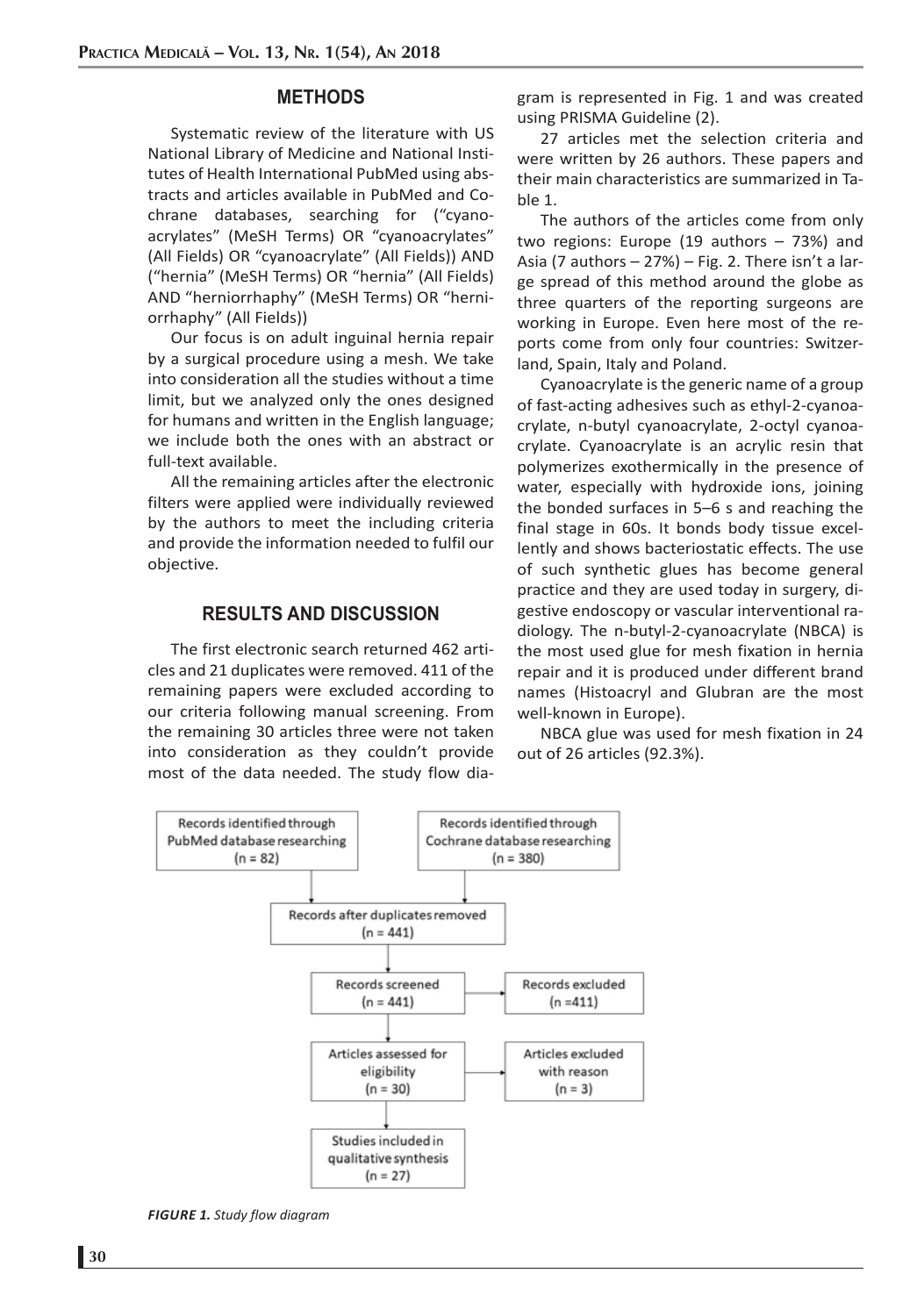## *TABLE 1*

|                | Year | Author                    | Country     | <b>Study</b>      | Procedure        | Glue                        | Comparison                              |
|----------------|------|---------------------------|-------------|-------------------|------------------|-----------------------------|-----------------------------------------|
| $\mathbf{1}$   | 2017 | Liew W $(3)$              | Malaysia    | <b>RT</b>         | <b>TEP</b>       | <b>NBCA</b>                 | Glue vs Tackers                         |
| $\overline{2}$ | 2017 | Shen YM (4)               | China       | <b>RT</b>         | <b>TEP</b>       | <b>NBCA</b>                 | Glue vs No-fixation                     |
| 3              | 2017 | Hoyuela C(5)              | Spain       | <b>RT</b>         | Lichtenstein     | <b>NBCA</b>                 | Glue vs Suture                          |
| 4              | 2017 | Matikainen M (6)          | Finland     | <b>RT</b>         | Lichtenstein     | <b>NBCA</b>                 | Glue vs Suture                          |
| 5              | 2016 | Antoniou SA (7)           | Germany     | Meta-<br>Analysis | TAPP/TEP         | cyanoacrylate<br>fibrin     | Glue vs mechanical fixation             |
| 6              | 2016 | Jani K (8)                | India       | <b>RT</b>         | <b>TEP</b>       | <b>NBCA</b>                 | Glue vs suture                          |
| $\overline{7}$ | 2015 | Rönkä K (9)               | Finland     | <b>RT</b>         | Lichtenstein     | <b>NBCA</b>                 | Glue vs Self-grip mesh vs<br>Suture     |
| 8              | 2014 | Garcia-Vallejo L (10)     | Spain       | Case series       | <b>TEP</b>       | <b>NBCA</b>                 | 61 consecutive case series              |
| 9              | 2014 | Moreno-Egea A<br>(11)     | Spain       | <b>RT</b>         | TEP/Lichtenstein | n-hexyl-α-<br>cyanoacrylate | Glue vs sutures glue vs<br>tackers      |
| 10             | 2014 | Burza A (12)              | Italy       | Case series       | <b>TAPP</b>      | <b>NBCA</b>                 | Glue vs tackers                         |
| 11             | 2014 | Sanders DL (13)           | UK          | Review            | Lichtenstein     | <b>NBCA</b>                 | Glues, self-grip mesh,<br>tacks, suture |
| 12             | 2013 | Subwongcharoen<br>S(14)   | Thailand    | <b>RT</b>         | <b>TEP</b>       | <b>NBCA</b>                 | Glue vs tackers                         |
| 13             | 2013 | Moreno-Egea A<br>(15)     | Spain       | Case series       | TEP/Lichtenstein | n-hexyl-α-<br>cyanoacrylate | Glue vs suture                          |
| 14             | 2013 | Wang MG (16)              | China       | Case series       | <b>TAPP</b>      | <b>NBCA</b>                 | Glue vs tackers                         |
| 15             | 2012 | Eldabe Mikhail A<br>(17)  | Spain       | <b>RT</b>         | Plug and patch   | <b>NBCA</b>                 | Glue vs suture                          |
| 16             | 2012 | Treepongkaruna<br>SA (18) | Thailand    | Case series       | <b>TEP</b>       | <b>NBCA</b>                 | 15 case series                          |
| 17             | 2012 | Dabrowiecki S (19)        | Poland      | <b>RT</b>         | Lichtenstein     | <b>NBCA</b>                 | Glue vs suture                          |
| 18             | 2012 | Shen YM (20)              | China       | <b>RT</b>         | Lichtenstein     | <b>NBCA</b>                 | Glue vs suture                          |
| 19             | 2012 | Brügger L (21)            | Switzerland | <b>RT</b>         | <b>TAPP</b>      | <b>NBCA</b>                 | Glue vs tackers                         |
| 20             | 2012 | Kukleta JF (22)           | Switzerland | Case series       | <b>TAPP</b>      | <b>NBCA</b>                 | 1336 case series                        |
| 21             | 2012 | Kim-Fuchs C (23)          | Switzerland | <b>RT</b>         | Lichtenstein     | <b>NBCA</b>                 | Glue vs suture                          |
| 22             | 2011 | Paajanen H (24)           | Finland     | <b>RT</b>         | Lichtenstein     | <b>NBCA</b>                 | Glue vs suture                          |
| 23             | 2010 | Testini M (25)            | Italy       | <b>RT</b>         | Plug and Mesh    | <b>NBCA</b>                 | Glue vs fibrin vs suture                |
| 24             | 2007 | Agresta F (26)            | Italy       | Case series       | <b>TAPP</b>      | <b>NBCA</b>                 | 76 case series glue and<br>fibrin       |
| 25             | 2004 | Nowobilski W (27)         | Poland      | <b>RT</b>         | Lichtenstein     | <b>NBCA</b>                 | Glue vs suture                          |
| 26             | 2003 | Helbling C (28)           | Switzerland | <b>RT</b>         | Lichtenstein     | <b>NBCA</b>                 | Glue vs suture                          |
| 27             | 1998 | Jourdan IC (29)           | UK          | Case series       | <b>TAPP</b>      | <b>NBCA</b>                 | 7 case report                           |



*FIGURE 2. The world distribution of authors (the map was created using GunnMap application)*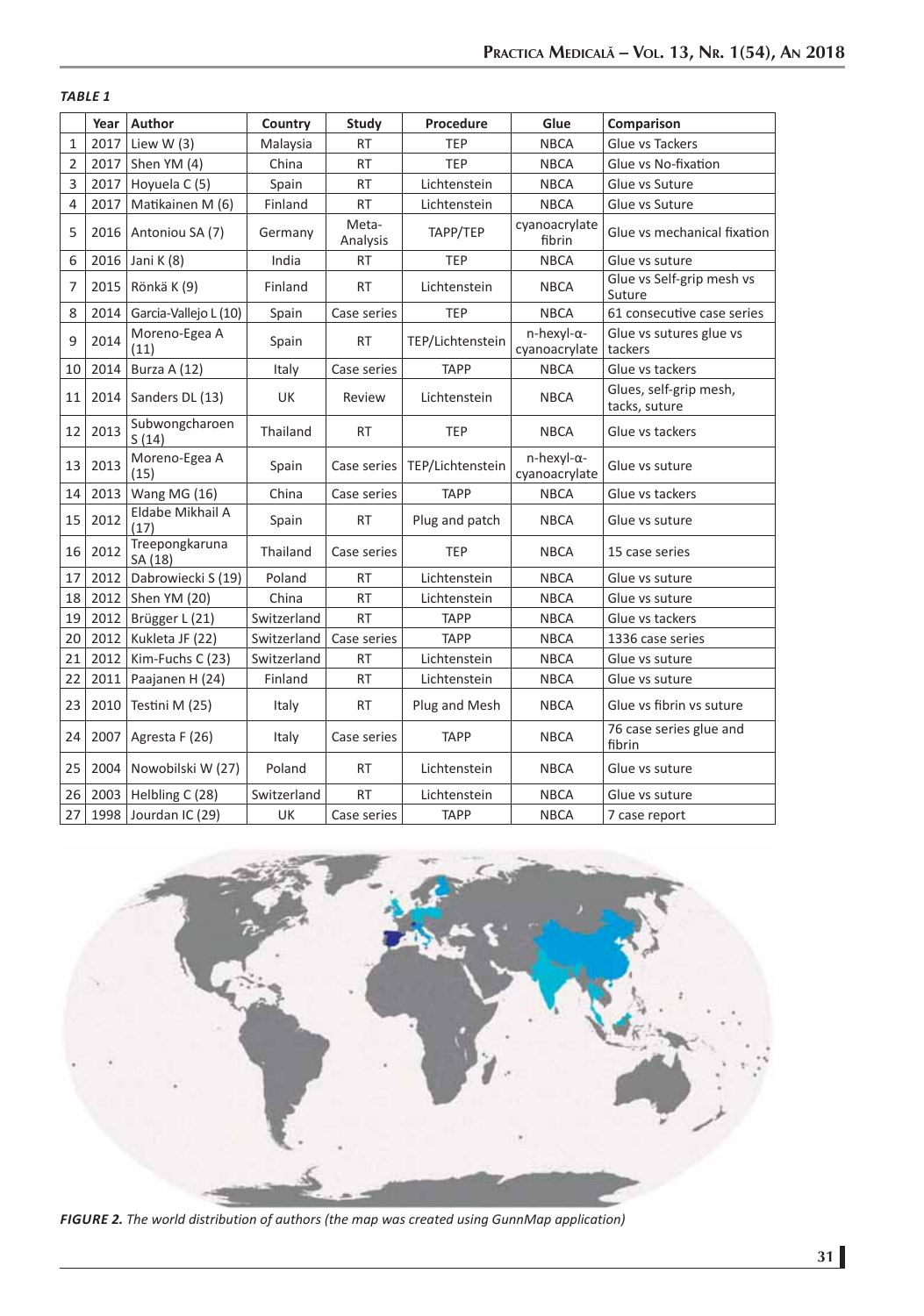The first article mentioning the use of cyanoacrylate for mesh fixation in laparoscopic hernia repair was in 1998 and the authors (Jourdan and Bailey) described the prototype glue dispenser and the application method (29).

After that pioneer report it took almost 10 years for the next article to be published. In 2007, Agresta, an Italian author, presented a series of 76 patients operated for inguinal hernia using a light mesh fixed by glues (fibrin sealant and n-butyl-2-cyanoacrylate) (26). The definitive acknowledgement of this method came in 2012 when Kukleta communicated positive results using n-butyl-cyanoacrylate glue to fix meshes in over 1300 TAPP repairs of primary and recurrent inguinal hernias (22). This is the largest series published so far in the literature.

The first meta-analysis of randomized trials comparing glues (both fibrin and biosynthetic) versus mechanical fixation in laparoscopic inguinal hernia repair was published in 2016 by Antoniou (7).

Today the recommended surgical procedures for inguinal hernia use a mesh. For the open access Lichtenstein is the choice procedure and for minimally invasive approach both TAPP (transabdominal preperitoneal) and TEP (total extraperitoneal) are accepted with equal results (30).

Because there are different techniques the results were analyzed according to each procedure.

#### **Open hernia repair**

We identified 9 randomized trials (RT) from 2003 to 2017 which compare the use of NBCA and sutures for Lichtenstein hernia repair and the results are presented in Table 2.

Considering acute pain in the immediate postoperative period the NBCA produce less pain in 5 RT and similar pain in 3 RT compared to sutures. The sutures used for comparison were absorbable (5 RT) and non-absorbable (4 RT). Chronic pain is defined as postoperative pain lasting more than 3 months. NBCA produce similar chronic pain as suture (7 RT) or less (1 RT).

Regarding postoperative complication the use of NCBA produce similar events (8 RT) or less (1 RT).

Hernia recurrence was equal (4 RT) or similar (5 RT) for both groups regardless of short term (3-5 months) or long term (5-7 years) follow-up.

|                | Author/year            | Study     | Pt<br>(n) | Comparison                               | Acute<br>pain | <b>Complications</b>                 | Chronic<br>pain | <b>Recurrence</b>                 | Other                                  |
|----------------|------------------------|-----------|-----------|------------------------------------------|---------------|--------------------------------------|-----------------|-----------------------------------|----------------------------------------|
| $\mathbf{1}$   | Hoyuela C,<br>2017     | <b>RT</b> | 370       | NBCA vs<br>perm. suture                  | Favor<br>glue | Similar                              | Similar         | Similar<br>$1$ -year<br>follow-up | Less operative<br>time in glue         |
| $\overline{2}$ | Matikainen M,<br>2017  | <b>RT</b> | 236       | NBCA vs<br>abs. suture                   | Not done      | Similar<br>long-term<br>complication | Similar         | Similar<br>7-year<br>follow-up    | Equal foreign<br>body sensation        |
| 3              | Rönkä K,<br>2015       | <b>RT</b> | 625       | NBCA vs SG<br>mesh<br>vs perm.<br>suture | Similar       | Similar                              | Similar         | Similar<br>$1$ -year<br>follow-up | Equal foreign<br>body sensation        |
| $\overline{4}$ | Dabrowiecki S,<br>2012 | <b>RT</b> | 41        | NBCA vs<br>perm. suture                  | Favor<br>glue | Similar                              | Similar         | Similar<br>$1$ -year<br>follow-up | Quicker return to<br>activity for glue |
| 5              | Shen YM,<br>2012       | <b>RT</b> | 110       | NBCA vs<br>perm. suture                  | Favor<br>glue | Favor glue                           | Favor<br>glue   | Equal                             | Less operative<br>time in glue         |
| 6              | Kim-Fuchs C,<br>2012   | <b>RT</b> | 264       | NBCA vs<br>abs. suture                   | Similar       | Similar                              | Similar         | Similar<br>5-years<br>follow-up   | Less operative<br>time in glue         |
| $\overline{7}$ | Paajanen H,<br>2011    | <b>RT</b> | 302       | NBCA vs<br>abs. suture                   | Similar       | Similar                              | Similar         | Equal<br>$1$ -year<br>follow-up   | Similar operative<br>time              |
| 8              | Nowobilski W,<br>2003  | <b>RT</b> | 46        | NBCA vs<br>abs. suture                   | Favor<br>glue | Similar                              | Not done        | Equal<br>4,7-month<br>follow-up   | Similar operative<br>time              |
| 6              | Helbling C,<br>2003    | <b>RT</b> | 46        | NBCA vs<br>abs. suture                   | Favor<br>glue | Similar                              | Similar         | Equal<br>3-month<br>follow-up     | Better results for<br>glue             |

*TABLE 2. RT comparing NBCA in Lichtenstein hernia repair*

Equal – the results are identical.

Similar – the results are different but not statistical significant.

Favor – the results have a positive meaning for a specific method in a statically way or it is the author conclusion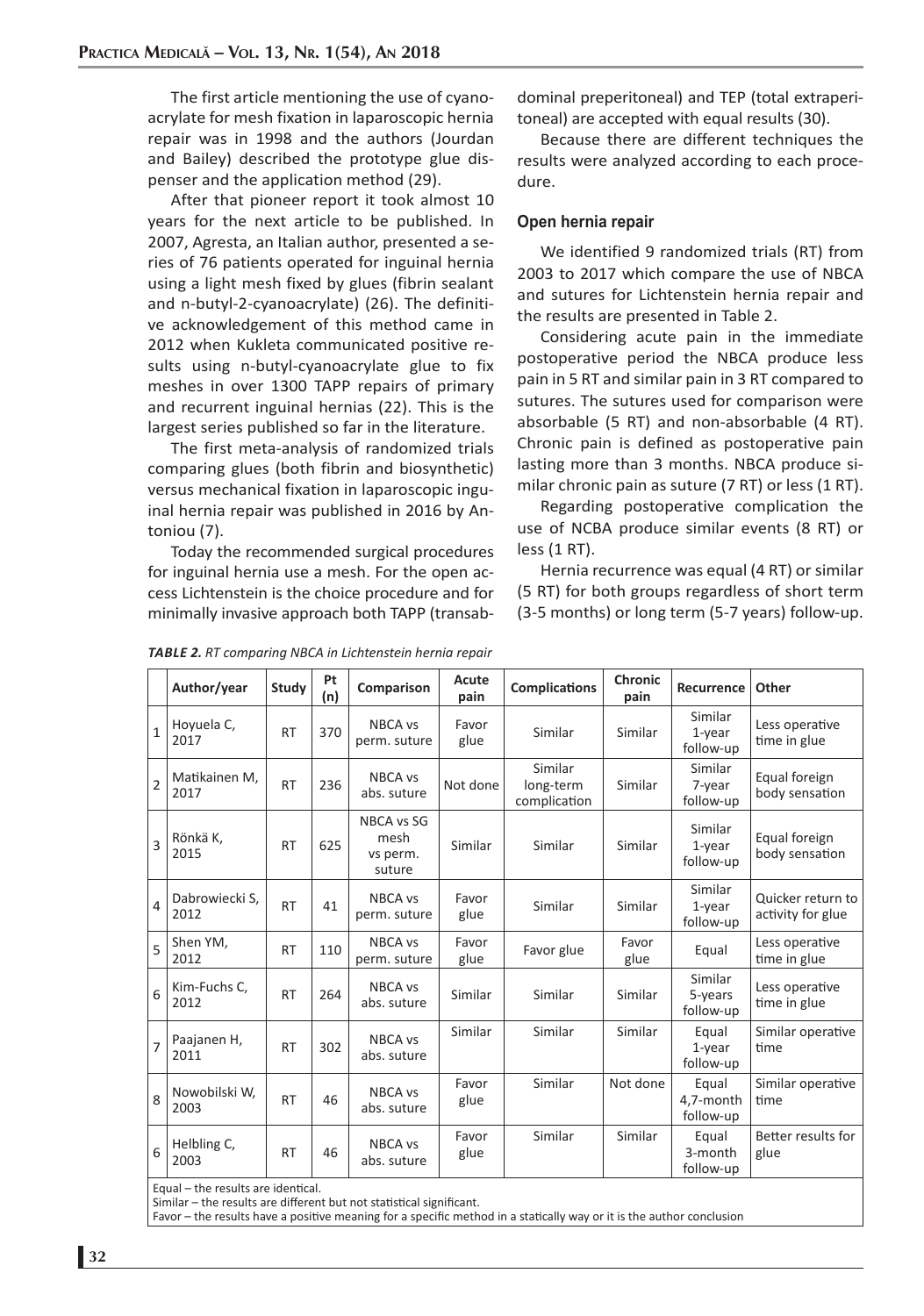Beside these advantages the use of glue in Lichtenstein repair also decreases the operative time (3 RT) or didn't prolong it (2 RT).

We identified two more RT for open inguinal hernia repair using plug and patch technique and NBCA.

Eldabe Mikhail in 2012 also reports better outcome for glue group regarding short term morbidity, chronic neuralgia and similar recurrence at 1 year follow-up in a randomized trial conducted on 198 patients, the postoperative stay was significantly shorter for the glue group (31).

Testini in 2010 compared 156 patients with inguinal hernia repaired by a plug and patch technique, the mesh fixation by sutures, human fibrin glue or n-butil-2-cyanoacrylate. Short term morbidity was lower in the glue groups compared with suture, two cases of chronic pain in the suture group, the recurrence was equal in all the groups (25).

Moreno-Egea showed that the use of another synthetic glue (n-hexyl-a-cyanoacrylate) has better results in term of pain and analgesic use while the postoperative complications and recurrence rates are the same compared with standard suture (11,15).

In 2014, Sanders published a systematic review of randomized trial assessing mesh fixation

in open inguinal hernia repair in which he included 12 randomized trials and 1992 patients. The overall conclusion was that suture and glues are substantially equivalent and suggested that glues may have a beneficial effect of reducing immediate post-operative pain and chronic pain (13).

#### **Minimally invasive hernia repair**

The minimally invasive procedures addressed to inguinal hernia repair (TAPP or TEP) use tacks as the first choice to fix the mesh in position or to close the peritoneal fold. Although it is less invasive than the open approach it also produces pain associated with mesh fixation. New methods of fixation were developed to decrease that complication varying from suture to glue or no-fixation at all.

In Table 3 and Table 4 we summarize the results of 7 RT comparing NCBA with other mesh fixation methods in TEP and TAPP procedures.

Considering acute pain as end-point NBCA provided superior (4 RT) or similar (3 RT) results to tacks. It has similar results with no-fixation (2 RT). The same thing happens in chronic pain: 3 RT report superior results and 4 similar results in the use of NBCA. Specific surgical complications are also similar in most of the studies (6 RT).

|  |  |  | <b>TABLE 3.</b> RT comparing NBCA in TEP hernia repair |
|--|--|--|--------------------------------------------------------|
|--|--|--|--------------------------------------------------------|

|              | Author/year               | Study     | Pt<br>(n) | Comparison             | Acute<br>Pain | <b>Complications</b> | <b>Chronic</b><br>Pain | Recurrence                         | Other                                               |
|--------------|---------------------------|-----------|-----------|------------------------|---------------|----------------------|------------------------|------------------------------------|-----------------------------------------------------|
| $\mathbf{1}$ | Liew W, 2017              | <b>RT</b> | 66        | NBCA vs<br>tacker      | Similar       | Similar              | Similar                | Similar<br>3-month<br>follow-up    | <b>Elevated ESR</b><br>at 3 months in<br>glue group |
| 2            | Shen YM, 2017             | <b>RT</b> | 160       | NBCA vs<br>no-fixation | Similar       | Similar              | Similar                | Favor glue<br>1-year follow-<br>up | Similar costs                                       |
| 3            | Jani K, 2016              | <b>RT</b> | 251       | NBCA vs<br>suture      | Similar       | Similar              | Similar                | Similar<br>2 years<br>follow-up    | Less pain at 7<br>days in glue<br>group             |
| $\sqrt{4}$   | Subwongcharoen S,<br>2013 | <b>RT</b> | 60        | NBCA vs<br>tacker      | Favor<br>glue | Similar              | Favor<br>glue          | Similar<br>1-year follow-<br>up    | 1 recurrence in<br>tacker group                     |

*TABLE 4. RT comparing NBCA in TAPP hernia repair*

|                | Author/year        | Study     | Pt<br>(n) | Comparison                         | Acute<br>Pain                    | <b>Complications</b> | <b>Chronic</b><br>Pain           | Recurrence                       | Other                                        |
|----------------|--------------------|-----------|-----------|------------------------------------|----------------------------------|----------------------|----------------------------------|----------------------------------|----------------------------------------------|
| 1              | Burza A, 2014      | <b>RT</b> | 70        | NBCA vs<br>tacks                   | Favor glue                       | Favor glue           | Favor glue                       | Equal<br>$2$ -years<br>follow-up | Shorter<br>hospital stays<br>for glue group  |
|                | Wang MG,<br>2013   | <b>RT</b> | 1027      | NBCA vs<br>no-fixation<br>vs tacks | Favor glue<br>and<br>no-fixation | Similar              | Favor glue<br>and<br>no-fixation | Equal<br>$2$ -years<br>follow-up | ---                                          |
| $\overline{3}$ | Brugger L,<br>2012 | <b>RT</b> | 80        | NBCA vs<br>tacks                   | Favor glue                       | Similar              | <b>Similar</b>                   | Similar<br>3-years<br>follow-up  | Hypoesthesia<br>was higher in<br>tacks group |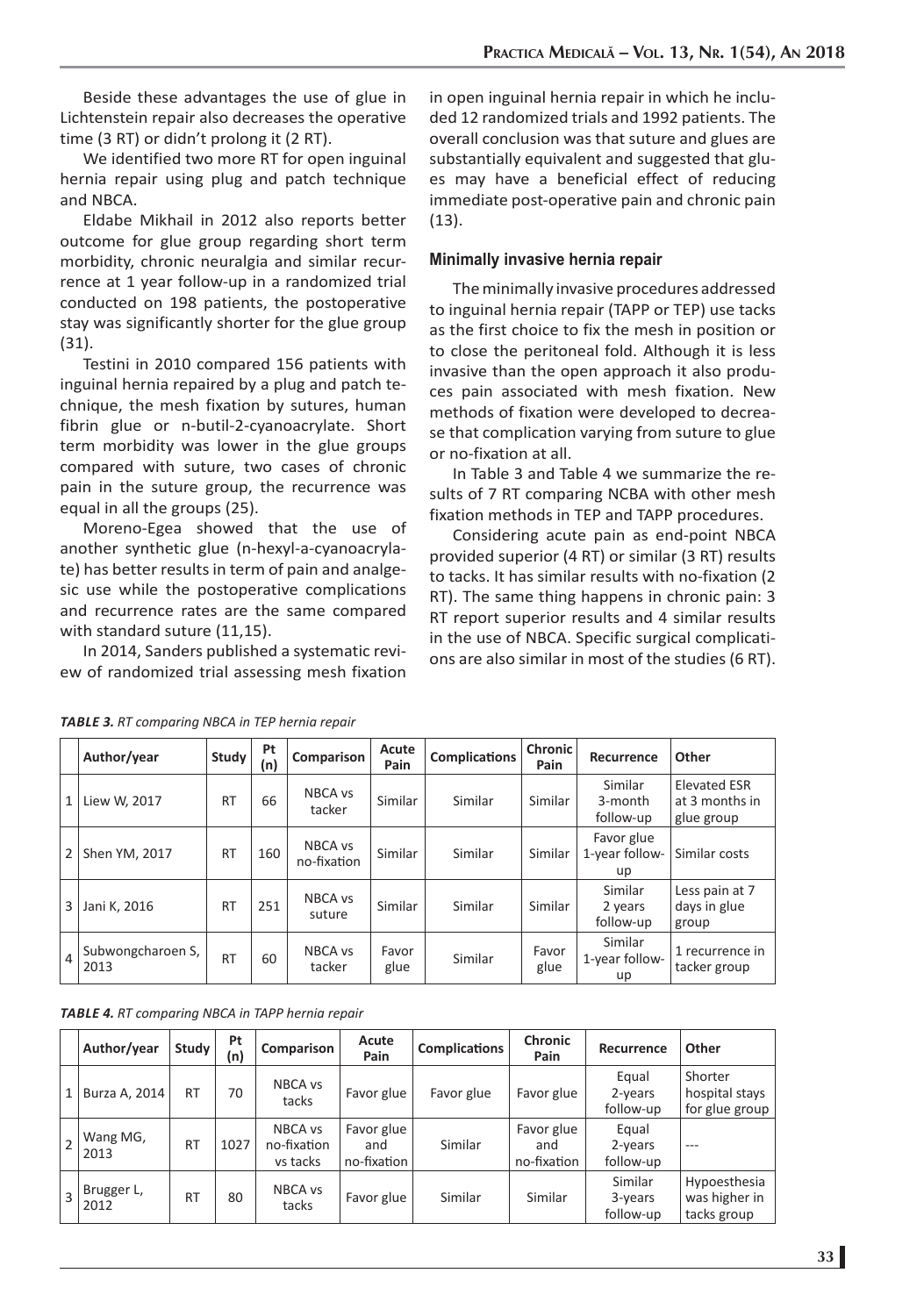Recurrence rate is equal (2 RT), similar (4 RT) or favor the glue group (1 RT) in a 3 month to 3 years follow-up.

The first article that proposed the use of cyanoacrylate in TEP repair was published in 2012 and the authors noted that early postoperative pain was similar to other cases and they didn't record any early recurrence or chronic pains; in addition, an innovative instrument for glue delivery was described (18).

Garcia-Vallejo, in a case series of 61 consecutive patients (TEP procedure and NBCA mesh fixation), found that majority of patients (59%) required low dosages of painkillers in the first 24 hours after surgery. The patients were followed for a minimum 18-month period (average 29.7 months) and no case of chronic pain or hernia recurrence was noticed (10).

There are also two more articles by Moreno-Egea (11,15). The author uses a similar glue (nhexyl-a-cyanoacrylate) for TEP inguinal hernia repair and he found significant differences in favor of the glue in postoperative pain and analgesic use while the morbidity and recurrence rate are similar at 1-year follow-up. He also performed a financial analysis that showed potential annual savings of €123,916 by using the glue instead of suture and tackers. These articles also support the idea that the use of glue instead of mechanical fixation is beneficial to postoperative outcome.

After all the papers were reviewed we can say that no studies showed the inferiority of glue over the other methods of fixation considering all four postoperative outcome (acute pain, complication, chronic pain and recurrence). Furthermore, synthetic glue fixation has better results in terms of acute and chronic pain for both open and minimally-invasive surgical procedures for inguinal hernia repair.

### **CONCLUSIONS**

Synthetic glue mesh fixation for inguinal hernia is not a very popular or commonly-used method of fixation over the world.

It has been proved that it is a safe and effective method of mesh fixation both in open or minimally invasive inguinal hernia repair and significantly decreases the postoperative acute and chronic pain.

#### **REFERNCES**

- **1. J. Burcharth, M. Pedersen, T. Bisgaard, C. Pedersen, and J. Rosenberg.**  Nationwide Prevalence of Groin Hernia Repair. *PLoS One,* vol. 8, no. 1, p. e54367, Jan. 2013.
- **2. E.M. Beller et al.** Guidelines and Guidance PRISMA for Abstracts: Reporting Systematic Reviews in Journal and Conference Abstracts, for the PRISMA for Abstracts Group.
- **3. W. Liew, Y.Y. Wai, N.R. Kosai, H.S. Gendeh.** Tackers versus glue mesh fixation: an objective assessment of postoperative acute and chronic pain using inflammatory markers. *Hernia,* vol. 21, no. 4, pp. 549-554, Aug. 2017.
- **4. Y.-M. Shen, Y.-T. Liu, J. Chen, L. Sun.** Efficacy and safety of NBCA (n-butyl-2 cyanoacrylate) medical adhesive for patch fixation in totally extraperitoneal prosthesis (TEP): a prospective, randomized, controlled trial. *Eur. Rev. Med. Pharmacol. Sci.,* vol. 21, no. 4, pp. 680-686, 2017.
- **5. C. Hoyuela et al.** Randomized clinical trial of mesh fixation with glue or sutures for Lichtenstein hernia repair. *Br. J. Surg.,* vol. 104, no. 6, pp. 688-694, May 2017.
- **6. M. Matikainen, J. Kössi, S. Silvasti, T. Hulmi, H. Paajanen.** Randomized Clinical

Trial Comparing Cyanoacrylate Glue Versus Suture Fixation in Lichtenstein Hernia Repair: 7-Year Outcome Analysis. *World J. Surg.,* vol. 41, no. 1, pp. 108-113, Jan. 2017.

- **7. S.A. Antoniou, G. Köhler, G.A. Antoniou, F.E. Muysoms, R. Pointner, F.-A. Granderath.** Meta-analysis of randomized trials comparing nonpenetrating vs mechanical mesh fixation in laparoscopic inguinal hernia repair. *Am. J. Surg.,* vol. 211, no. 1, p. 239-249.e2, Jan. 2016.
- **8. K. Jani.** Randomised controlled trial of n-butyl cyanoacrylate glue fixation versus suture fixation of mesh in laparoscopic totally extraperitoneal hernia repair. *J. Minim. Access Surg.,* vol. 12, no. 2, p. 118, 2016.
- **9. K. Rönkä et al.** Randomized Multicenter Trial Comparing Glue Fixation, Self-gripping Mesh, and Suture Fixation of Mesh in Lichtenstein Hernia Repair (FinnMesh Study). *Ann. Surg.,* vol. 262, no. 5, pp. 714-720, Nov. 2015.
- **10. L. Garcia-Vallejo, I. Couto-Gonzalez, P. Concheiro-Coello, B. Brea-Garcia, A. Taboada-Suarez.** Cyanoacrylate surgical glue for mesh fixation in laparoscopic total extraperitoneal hernia

repair. Surg. Laparosc. Endosc. Percutan. Tech., vol. 24, no. 3, pp. 240-3, Jun. 2014.

- **11. A. Moreno-Egea.** Is it possible to eliminate sutures in open (lichtenstein technique) and laparoscopic (totally extraperitoneal endoscopic) inguinal hernia repair? A randomized controlled trial with tissue adhesive (n-hexyl-α-cyanoacrylate). *Surg. Innov.,* vol. 21, no. 6, pp. 590-9, Dec. 2014.
- **12. A. Burza, R. Avantifiori, R. Curinga, E. Santini, P. Delle Site, F. Stipa.** Comparison between two different mesh fixation methods in laparoscopic inguinal hernia repair: tacker vs. Synthetic cyanoacrylate glue.). *Minerva Chir.,* vol. 69, no. 6, pp. 321-329, Dec. 2014.
- **13. D.L. Sanders, S. Waydia.** A systematic review of randomised control trials assessing mesh fixation in open inguinal hernia repair. *Hernia,* vol. 18, no. 2, pp. 165-76, Apr. 2014.
- **14. S. Subwongcharoen, K. Ruksakul.** A randomized controlled trial of staple fixation versus N-butyl-2-cyanoacrylate fixation in laparoscopic inguinal hernia repair. *J. Med. Assoc. Thai.,* vol. 96 Suppl 3, pp. S8-13, Mar. 2013.
- **15. A. Moreno-Egea.** Is sutureless hernia repair a safe option for treating abdominal